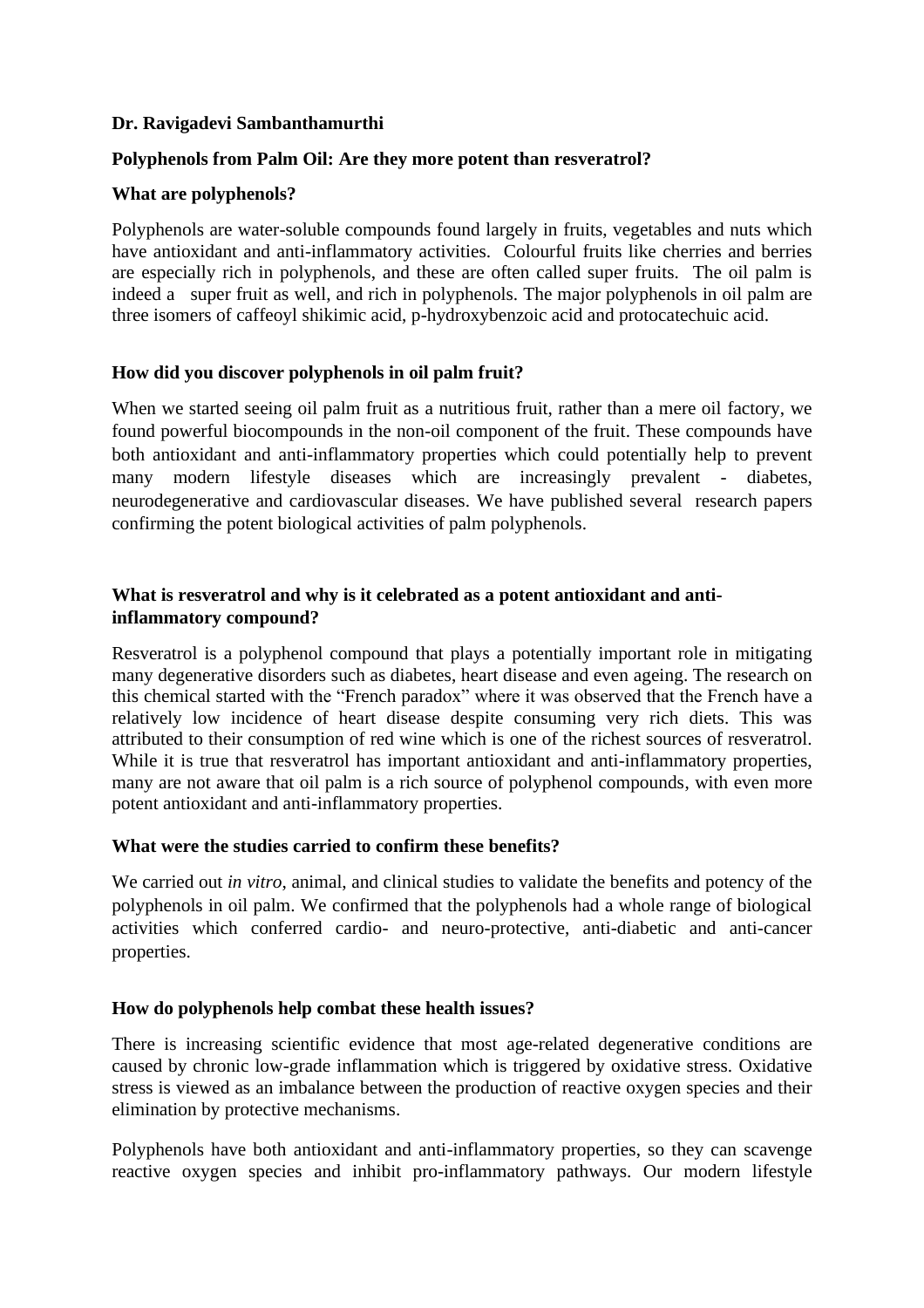associated with processed food, exposure to a wide range of chemicals, and lack of exercise plays an important role in generating oxidative stress. That is why we see an increase in inflammatory diseases such as diabetes, cancer and cardiovascular diseases. Taking polyphenol compounds everyday can potentially reduce these diseases, and studies are confirming this.

### **Which part of the oil palm fruit has the polyphenols and how are the extracted?**

Polyphenols are water-soluble compounds unlike vitamin E, tocotrienols and carotenoids which are lipid soluble. They form the bright colours in the fruit. Since they are water soluble, polyphenols are extracted from the aqueous stream of palm oil milling.

# **What is the value of these polyphenols?**

The oil palm polyphenols can enter the lucrative functional food and nutraceutical market. The global polyphenol market size is projected to reach USD 2.08 billion by 2025 (Grand View Research, March 2019).

The project has been successfully commercialised, and the world's first oil palm polyphenol production plant started operation in 2019 in Chiapas, Mexico. The first batch of commercial polyphenols was produced as a bulk ingredient for worldwide distribution in June 2019. The commercial bioactive product emerged as one of the top three new ingredients in the NutraIngredients USA 2019 Awards.

# **SELECTED REFERENCES**

Sambanthamurthi, R., Tan, Y., Sundram, K., Abeywardena, M., Sambandan, T. G., Rha, C., Sinskey, A. J., Subramaniam, K., Leow, S.-S., Hayes, K. C., and Basri Wahid, M. (2011). Oil palm vegetation liquor: A new source of phenolic bioactives. *The British Journal of Nutrition*, 106(11), 1655–1663.<https://doi.org/10.1017/S0007114511002121>

Sambanthamurthi, R., Tan, Y.A., Sundram, K., Hayes, K. C., Abeywardena, M., Leow, S.-S., Sekaran, S. D., Sambandan, T. G., Rha, C., Sinskey, A. J., Subramaniam, K., Fairus, S., and Wahid, M. B. (2011). Positive outcomes of oil palm phenolics on degenerative diseases in animal models. *The British Journal of Nutrition*, 106(11), 1664–1675. <https://doi.org/10.1017/S0007114511002133>

Leow, S.-S., Sekaran, S. D., Tan, Y.A., Sundram, K., and Sambanthamurthi, R. (2013). Oil palm phenolics confer neuroprotective effects involving cognitive and motor functions in mice. *Nutritional Neuroscience*, 16(5), 207–217. <https://doi.org/10.1179/1476830512Y.0000000047>

Leow, S.-S., Sekaran, S. D., Sundram, K., Tan, Y.A. and Sambanthamurthi, R. (2013). Oil palm phenolics attenuate changes caused by an atherogenic diet in mice. *European Journal of Nutrition*, 52(2), 443–456.<https://doi.org/10.1007/s00394-012-0346-0>